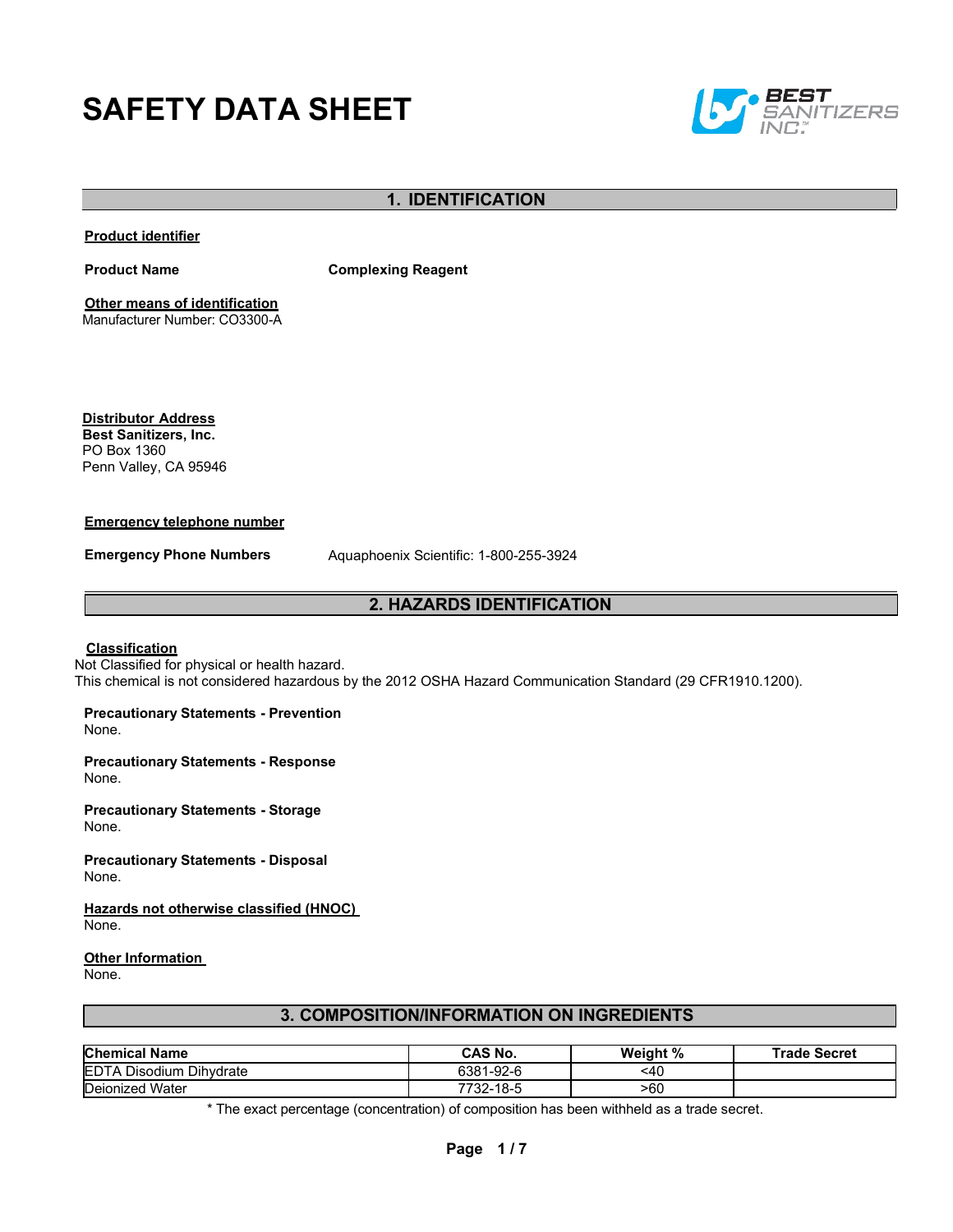# **4. FIRST AID MEASURES**

## **First aid measures**

| <b>Eye Contact</b>  | Hold eye(s) open and rinse slowly and gently with water for 15-20 minutes. Remove<br>contact lenses, if present, after first 5 minutes, then continue rinsing eye(s). If eye irritation<br>persists: Get medical advice/attention. |
|---------------------|------------------------------------------------------------------------------------------------------------------------------------------------------------------------------------------------------------------------------------|
| <b>Skin Contact</b> | Wash off immediately with soap and plenty of water. Rinse/flush exposed skin gently<br>using water for 15-20 minutes. Get medical attention.                                                                                       |
| <b>Inhalation</b>   | Remove to fresh air. Administer oxygen if breathing is difficult. Call a physician if necessary.                                                                                                                                   |
| Ingestion           | Do NOT induce vomiting. Rinse mouth thoroughly. Have exposed individual drink sips of<br>water.                                                                                                                                    |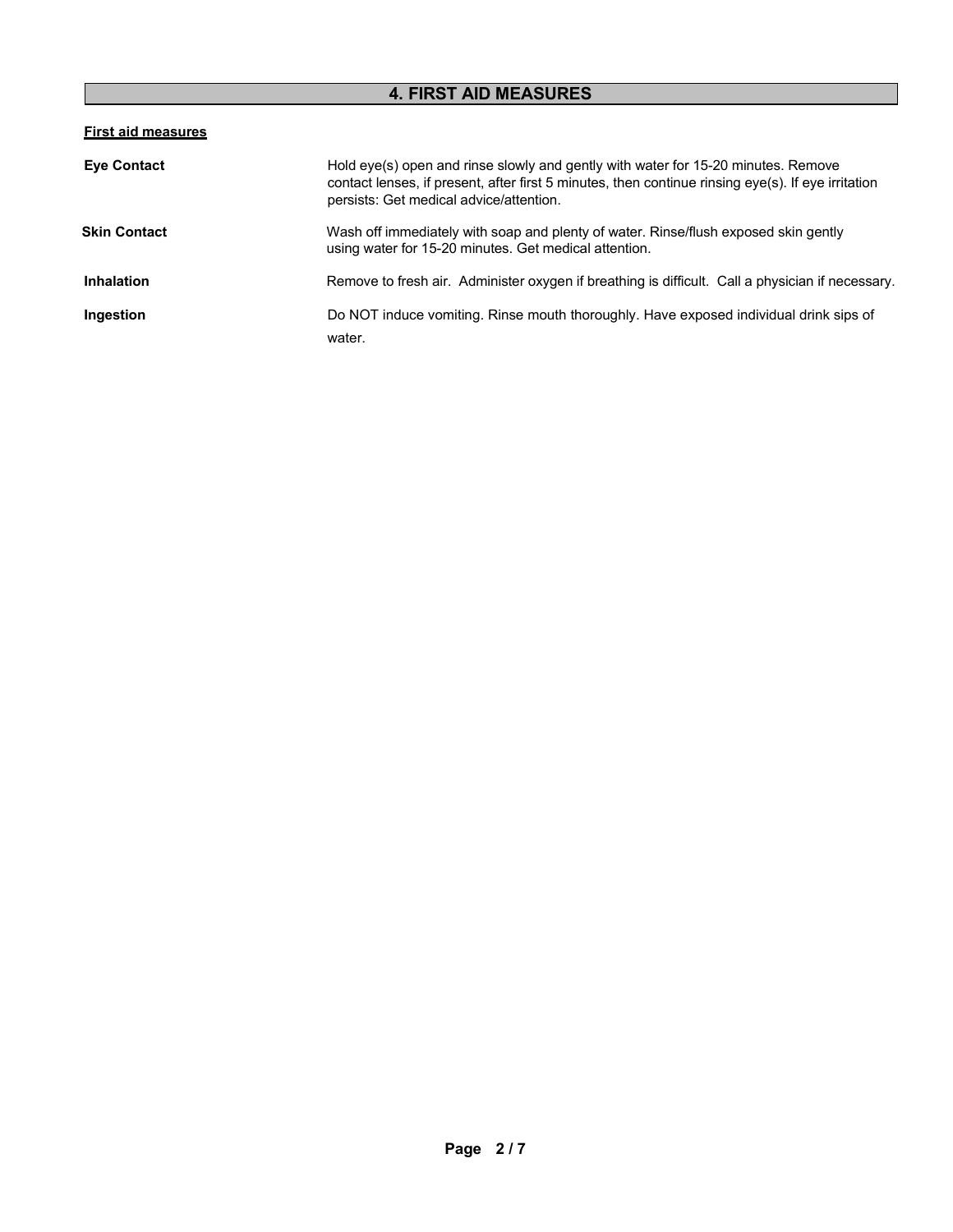### **Most important symptoms and effects, both acute and delayed**

#### **Most Important Symptoms and Effects**

Irritation. Nausea. Headache. Shortness of breath. Coughing.

#### **Indication of any immediate medical attention and special treatment needed**

**Note to physicians:** Treat symptomatically.

## **5. FIRE-FIGHTING MEASURES**

## **Suitable Extinguishing Media**

Dry Chemical. Water spray, Carbon dioxide (CO2), Foam.

#### **Unsuitable Extinguishing Media**

No Information available.

## **Specific Hazards Arising from the Chemical**

Thermal decomposition can lead to release of irritating gases and vapors.

**Hazardous combustion products**:

No information available.

#### **Protective equipment and precautions for firefighters**

For emergency responders, personal protection recommended in Section 8. Ensure adequate ventilation, especially in confined areas. Transfer to a dioposal. Isolate area. Keep unnecessary personnel away.

## **6. ACCIDENTAL RELEASE MEASURES**

## **Personal precautions, protective equipment and emergency procedures**

| Personal Precautions,           | If necessary use trained response staff or contractor. Wear protective eyeware, gloves, |
|---------------------------------|-----------------------------------------------------------------------------------------|
| <b>Protective Equipment and</b> | and clothing. Refer to Section 8. Clean up spills immediately observing precautions.    |
| <b>Emergency Procedures</b>     | Always obey local regulations. Ensure adequate ventilation.                             |

#### **Methods and material for containment and cleaning up**

**Methods and material for containment and cleaning up** If necessary use trained response staff or contractor. Wear protective eyeware, gloves, and clothing. Refer to Section 8. Clean up spills immediately observing precautions. Always obey local regulations.

## **7. HANDLING AND STORAGE**

#### **Precautions for safe handling**

Handling **Avoid contact with skin, eyes or clothing.** Wash thoroughly after handling. Handle in accordance with good industrial hygiene and safety practice. Absorb spillage to prevent material damage. If in a laboratory setting, follow Chemical Hygiene Plan. Provide ventilation for containers. Store away from foodstuffs. Store away from oxidizing agents. Store with like hazards. Store in cool, dry conditions.

## **8. EXPOSURE CONTROLS/PERSONAL PROTECTION**

#### **Control parameters**

#### **Appropriate engineering controls**

**Engineering Controls** Showers, eyewash stations, ventilation system.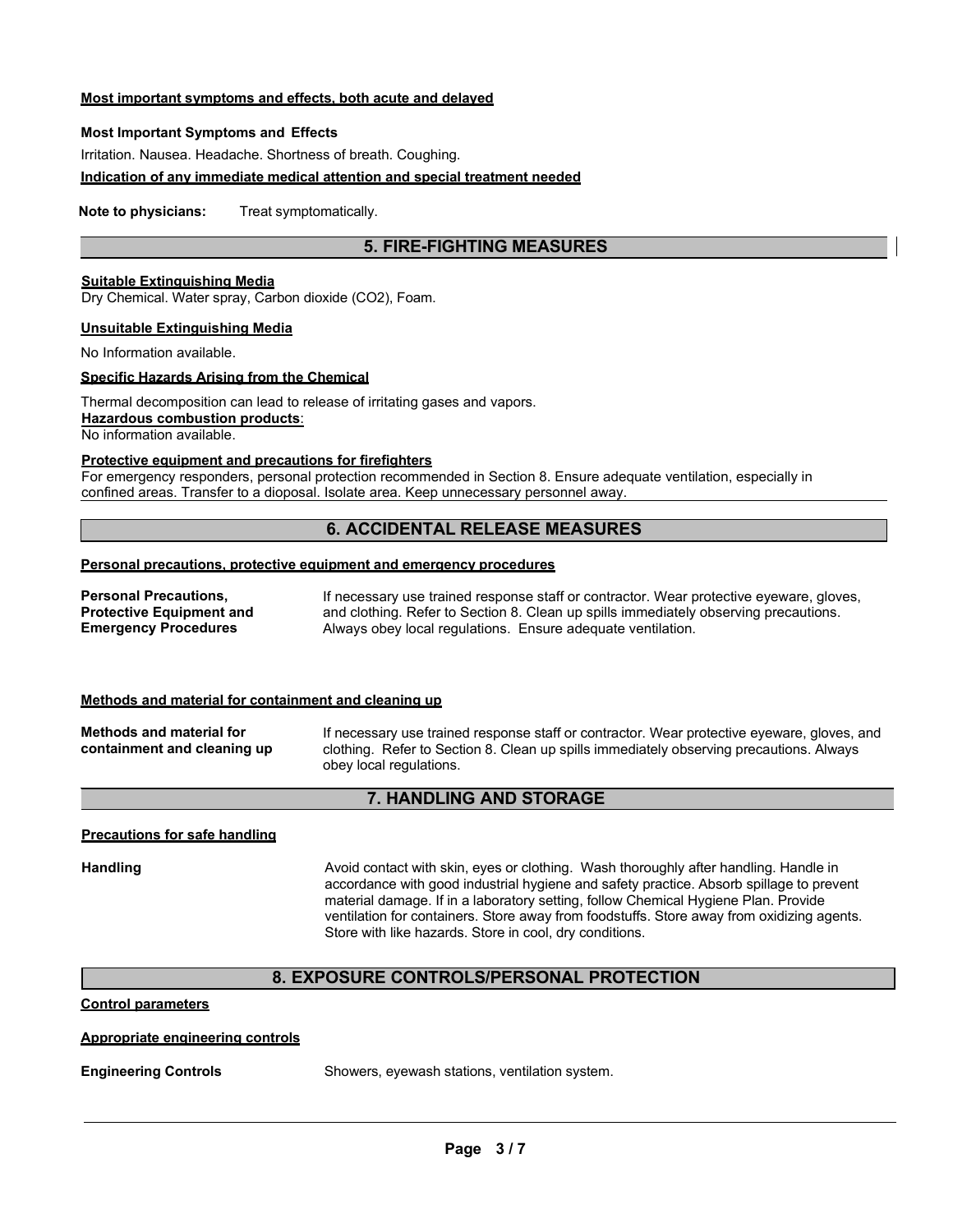## **Individual protection measures, such as personal protective equipment**

| <b>Eye/Face Protection</b>      | Wear safety glasses with side shields (or goggles).                                                                                                                                                                                                                                                                              |
|---------------------------------|----------------------------------------------------------------------------------------------------------------------------------------------------------------------------------------------------------------------------------------------------------------------------------------------------------------------------------|
| <b>Skin and Body Protection</b> | Selection of the glove material on consideration of the penetration times, rates of diffusion and<br>the degradation.                                                                                                                                                                                                            |
| <b>Respiratory Protection</b>   | If exposure limits are exceeded or irritation is experienced, NIOSH/MSHA approved<br>respiratory protection should be worn. Positive-pressure supplied air respirators may be<br>required for high airborne contaminant concentrations. Respiratory protection must be<br>provided in accordance with current local regulations. |
| <b>Hygiene Measures</b>         | Wash face, hands and any exposed skin thoroughly after handling. Wash contaminated<br>clothing and shoes before reuse. Do not Eat, Drink or Smoke when using this product. Do not<br>inhale gases/fumes/dust/mist/vapor/aerosols.                                                                                                |

# **9. PHYSICAL AND CHEMICAL PROPERTIES**

## **Physical and Chemical Properties**

| Formula                       | See Section 3     |                       |           |
|-------------------------------|-------------------|-----------------------|-----------|
| <b>Physical State</b>         | Liauid            |                       |           |
| Appearance                    | Aqueous solution  | Odor                  | Odorless  |
| Color                         | Clear             | <b>Odor Threshold</b> | No inforr |
| <b>Property</b>               | Values            | <b>Remarks/Method</b> |           |
| pН                            | Not determined.   |                       |           |
| <b>Melting/freezing point</b> | Approximately 0°C | None known            |           |

**Odor Threshold** No information available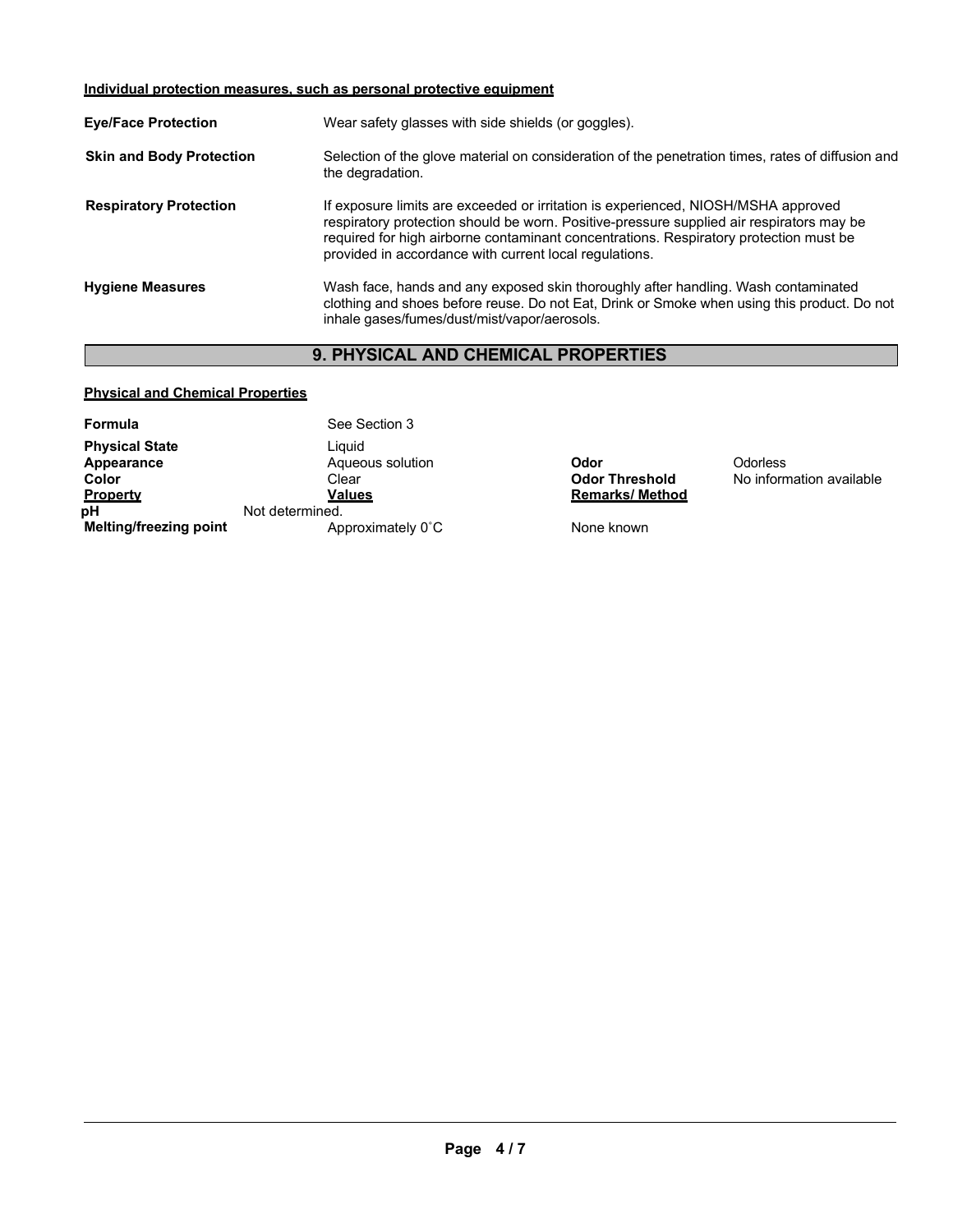**Boiling point / boiling range** Approximately 100<sup>°</sup>C None known<br> **Flash Point** No information available. MA **Evaporation rate rate**  $\leq$ 1  $\leq$  **Reports the September of the September 2 Alone known<br>
<b>Flammability (solid. gas)** No data available **Reports Alone known Flammability** (solid, gas) **Flammability Limits in Air Upper flammability limit** No data available None Known **Lower flammability limit** No data available None Known **Vapor pressure** No data available None known **Vapor density** >1 None known **Specific Gravity 1988** 2.04 g/cc **COVID-1000 10000 10000 10000 10000 10000 10000 10000 10000 10000 10000 10000 10000 10000 10000 10000 10000 10000 10000 10000 10000 10000 10000 10000 10000 10000 10000 10000 10000 10000 Water Solubility** Soluble in water. None known **Solubility in other solvents** No data available **None known**<br> **Partition coefficient:** No data available **None known**<br>
None known **Partition coefficient: Autoignition temperature No data available None known**<br> **Decomposition temperature** Mo data available **None known**<br>
None known **Decomposition temperature** No data available None Known<br> **Kinematic viscosity** None Known<br>
None known **Kinematic viscosity**<br> **Communical Dynamic viscosity**<br> **No data available Dynamic viscosity No data available None known** 

**Figal Point Point Point Point Point Point Point Point Point Point Point Point Point Point Point Point Point Po**<br> **Fig. 1** Point Point Point Point Point Point Point Point Point Point Point Point Point Point Point Point Poi

## **10. STABILITY AND REACTIVITY**

#### **Reactivity**

None under normal processing.

## **Chemical stability**

Stable under recommended storage conditions.

#### **Possibility of Hazardous Reactions**

None under normal processing.

#### **Conditions to avoid**

Incompatible materials.

#### **Incompatible materials**

Strong oxidizing agents. Strong acids. Strong bases. Copper. Aluminum. Metals.

#### **Hazardous Decomposition Products**

Nitrogen oxides (NOx), sodium oxides. Carbon oxides (CO, CO2).

#### **11. TOXICOLOGICAL INFORMATION**

#### **Component Information**

| <b>Acute Toxicity</b>           | Oral LD50          | Dermal LD50 | <b>Inhalation LC50</b> |
|---------------------------------|--------------------|-------------|------------------------|
| Disodium Anhydrous<br>6381-92-6 | = 2000 mg/kg (Rat) |             |                        |

#### **Delayed and immediate effects as well as chronic effects from short and long-term exposure**

| Sensitization          | No additional Information |
|------------------------|---------------------------|
| Germ cell mutagenicity | No additional Information |
| Carcinogenicity        | No additional Information |
| Reproductive toxicity  | No additional Information |
| STOT single exposure   | No additional Information |
| STOT repeated exposure | No additional Information |
| Aspiration Hazard      | No additional Information |
|                        |                           |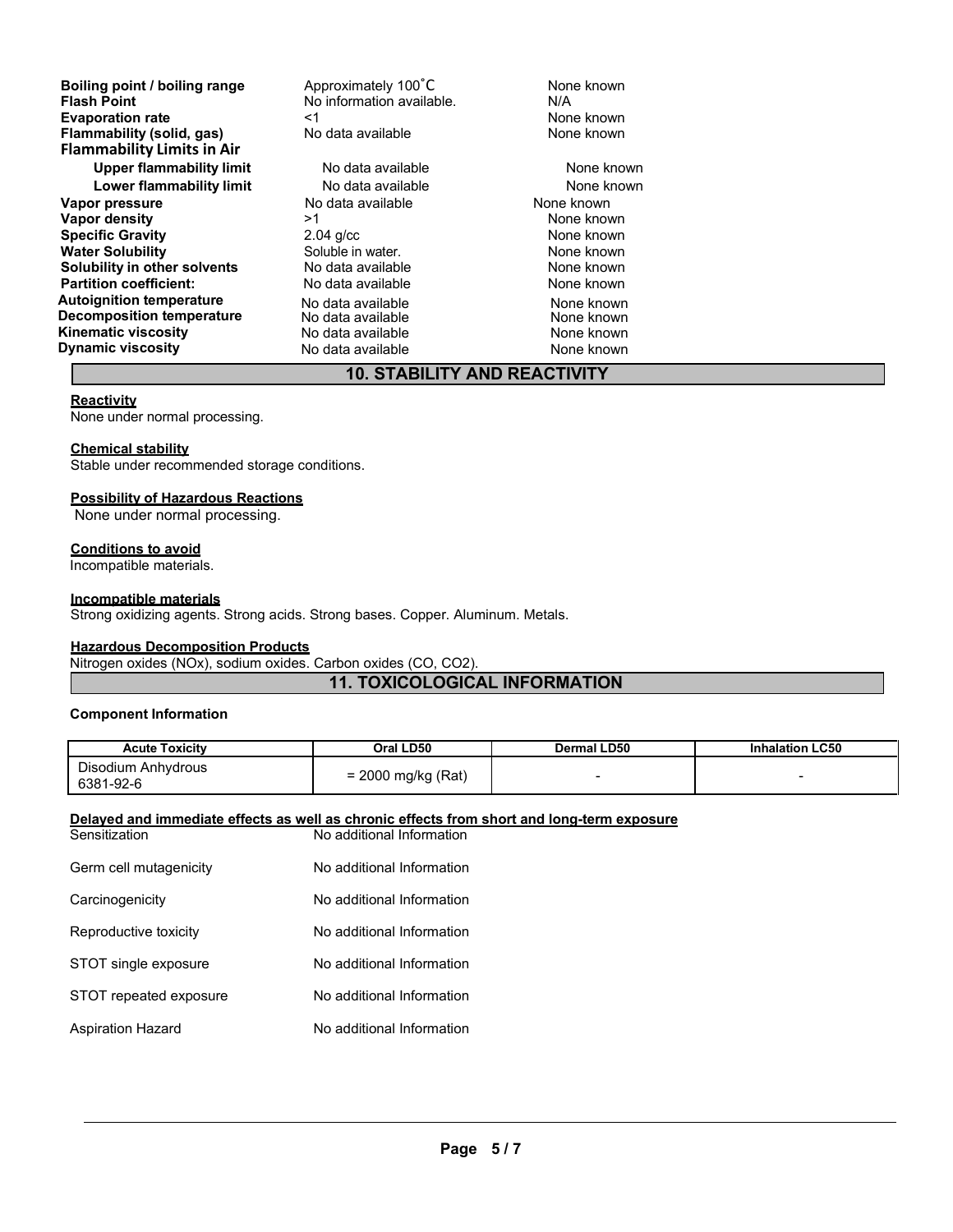## **12. Ecological Data**

## **Ecotoxicity**

None.

**Persistence and Degradability** Readily Biodegradable.

## **Bioaccumulation**

Not bioaccumulative.

#### **Mobility**

None.

## **Other adverse effects**

No information available.

## **13. DISPOSAL CONSIDERATIONS**

# **Disposal methods**

Disposal should be in accordance with applicable regional, national and local laws and regulations. **Contaminated packaging** Dispose of in accordance with federal, state and local regulations.

## **14. TRANSPORT INFORMATION**

**DOT**

**Not Regulated by US DOT**

# **15. REGULATORY INFORMATION**

| <b>Chemical Inventories</b>                                                                                                                                                                                                                                                                                                                        |                                                                                                                                                                                                                                                                |  |  |  |
|----------------------------------------------------------------------------------------------------------------------------------------------------------------------------------------------------------------------------------------------------------------------------------------------------------------------------------------------------|----------------------------------------------------------------------------------------------------------------------------------------------------------------------------------------------------------------------------------------------------------------|--|--|--|
| <b>TSCA</b>                                                                                                                                                                                                                                                                                                                                        | Complies                                                                                                                                                                                                                                                       |  |  |  |
| <b>DSL/NDSL</b>                                                                                                                                                                                                                                                                                                                                    | Complies                                                                                                                                                                                                                                                       |  |  |  |
| <b>EINECS/EIINCS</b><br>No information available<br><b>TSCA</b> - United States Toxic Substances Control Act Section 8(b) Inventory<br><b>DSL/NDSL</b> - Canadian Domestic Substances List/Non-Domestic Substances List<br><b>EINECS/ELINCS</b> - European Inventory of Existing Chemical Substances/European List of Notified Chemical Substances |                                                                                                                                                                                                                                                                |  |  |  |
| <u> U.S. Federal Regulations</u>                                                                                                                                                                                                                                                                                                                   |                                                                                                                                                                                                                                                                |  |  |  |
| <b>SARA 313</b>                                                                                                                                                                                                                                                                                                                                    |                                                                                                                                                                                                                                                                |  |  |  |
|                                                                                                                                                                                                                                                                                                                                                    | Section 313 of Title III of the Superfund Amendments and Reauthorization of 1986 (SARA). This product does not contain any<br>chemicals, which are subject to the reporting requirements of the Act and Title 40 of the Code of Federal Requlations, Part 372. |  |  |  |
| SARA 311/312 Hazard Categories                                                                                                                                                                                                                                                                                                                     |                                                                                                                                                                                                                                                                |  |  |  |
| <b>Acute Health Hazard</b>                                                                                                                                                                                                                                                                                                                         | No.                                                                                                                                                                                                                                                            |  |  |  |
| Chronic Hoalth Hazard                                                                                                                                                                                                                                                                                                                              | $N_{\Omega}$                                                                                                                                                                                                                                                   |  |  |  |

| Nο |
|----|
| No |
| No |
| No |
| No |
|    |

#### **CWA (Clean Water Act)**

This product does not contain any substances which are regulated pollutants pursuant to the Clean Water Act (40 CFR 122.21 and 40 CFR122.42